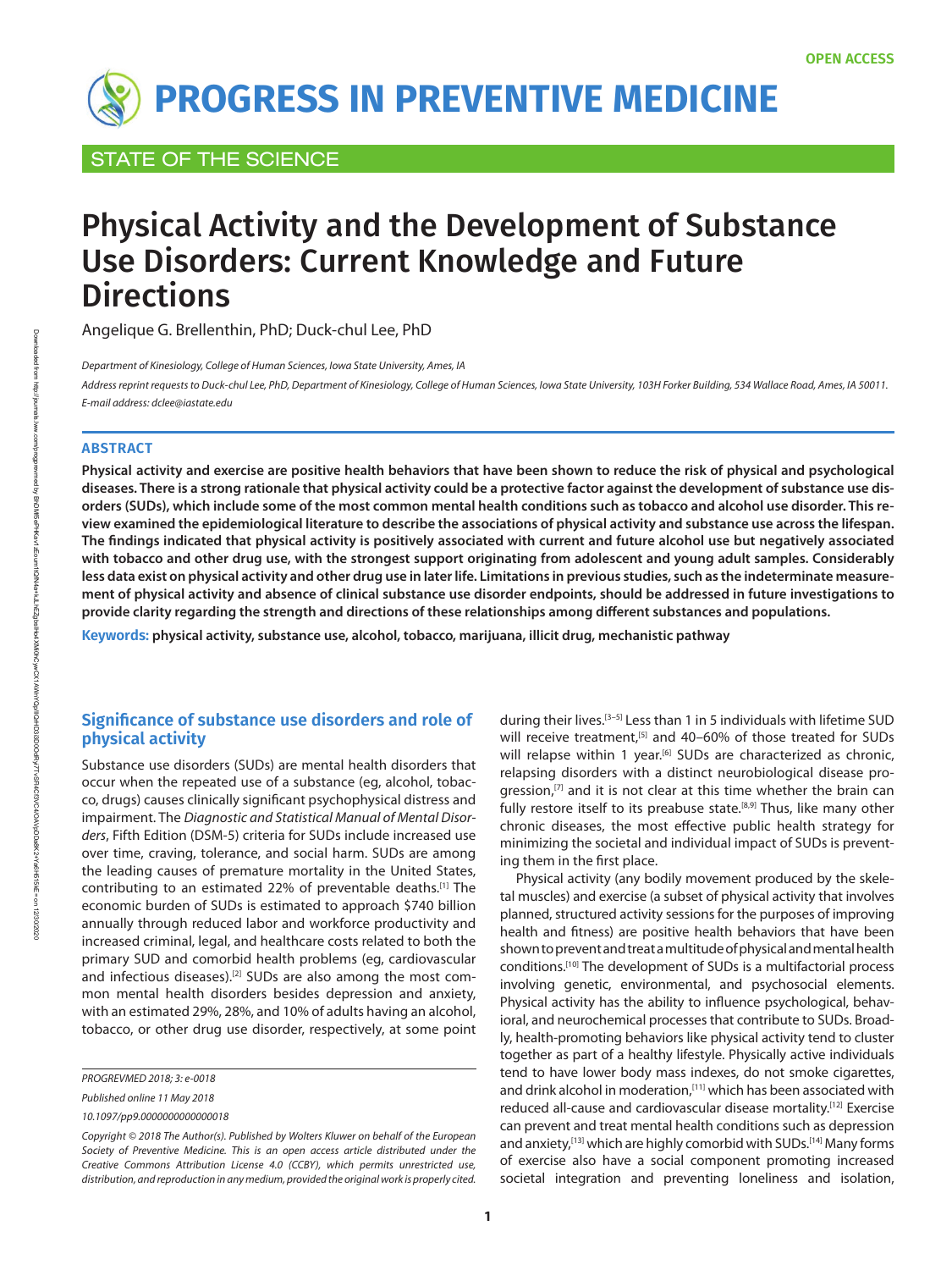#### **Abbreviations and Acronyms**

**CI** = confidence interval **DSM** = Diagnostic and Statistical Manual of Mental Disorders **HR** = hazard ratio  $Mo = month$ **OR** = odds ratio **SUD** = Substance Use Disorder **US** = United States **Wk** = week

which have been associated with increased substance use.[15] Finally, there is substantial preclinical evidence demonstrating that physical activity reduces rates of drug use acquisition and escalation and rates of reinstatement of drug-seeking behaviors in a variety of animal experiments.[16,17] Fig 1 illustrates the potential mechanisms underlying the relationship between physical activity and substance use as suggested by preclinical and clinical studies; however, large prospective epidemiological studies and controlled clinical trials are clearly warranted to verify these relationships.

Given the considerable preclinical evidence in animals and the rationale that regular physical activity could be a protective factor against the development of SUDs, the purpose of this review is to summarize the epidemiological literature in humans examining physical activity and the prevalence and incidence of SUDs across the lifespan. Furthermore, because of limited data existing on physical activity and clinical SUD diagnoses, the majority of studies reviewed focus on physical activity and amounts of substance use (eg, alcoholic drinks/wk) rather than DSM-defined SUDs. The evidence regarding exercise as a treatment for SUDs will not be addressed, but refer to earlier studies for detailed reviews of this literature.<sup>[16,18,19]</sup>

# **Adolescents (approximately 10–17 years old)**

Most substance use prevention efforts focus on adolescence, since substance use during this developmental period is a significant predictor of substance use later in life.<sup>[20]</sup> The majority of adults with clinical SUDs report their first substance use before the age of 18 years.[21] The effects of substance use during adolescence are also more severe than the effects of drug use during other developmental periods. The highly plastic and actively maturing adolescent brain is more susceptible to the neurochemical effects of drugs, which can result in irreversible damage to many cognitive functions including memory, decision-making, motivation, and impulsivity.<sup>[7,22]</sup> Thus, drug use during adolescence can impact the life course of an individual as it is associated with lower lifetime earnings,<sup>[23]</sup> greater incidence of comorbid mental and physical health conditions,<sup>[24]</sup> and premature mortality.<sup>[25]</sup>

In general, cross-sectional studies conducted in junior high and high school students have found that physical activity and exercise are inversely associated with cigarette smoking and illicit drug use but positively associated with alcohol use and binge drinking behaviors.[26,27] In fact, 1 study conducted among 13,318 Canadian adolescents estimated that nearly 13% of binge drinking in boys and 8% of binge drinking in girls could be prevented if they did not participate in team sports.<sup>[28]</sup> Conversely, the authors found that current cigarette smoking would be 22–23% higher in boys and girls if they did not participate in team sports.<sup>[28]</sup> In addition to cross-sectional studies, Kwan et al.<sup>[29]</sup> systematically reviewed 17 longitudinal studies and found that sports participation was associated with increased future alcohol use but decreased illicit drug use (other than marijuana) in the majority of studies. Studies that investigated sports participation and marijuana use had mixed results, with some reporting no relationship between sports participation and marijuana use and others reporting both positive and negative associations between sports participation and marijuana use.<sup>[29]</sup>

A problem with quantifying physical activity solely through athletic participation is that there is considerable heterogeneity in the actual levels of physical activity across different sports. For example, greater amounts of exercise, independent of sports team participation, have been associated with less cigarette and illicit drug use but also with reduced alcohol use and frequency of getting drunk.[30,31] The social and competitive elements also differ greatly between sports, which may influence the relationship between physical activity and substance use. For instance, participation in team sports appears to be more strongly associated with alcohol use, whereas participation in individual or endurance sports is associated with lower use of all substances including alcohol.<sup>[28,32]</sup>

Few intervention studies have been conducted that can expand upon the findings of observational studies. Collingwood et al.<sup>[33]</sup> found that a 12-week program, which emphasized physical activity and fitness as part of a drug prevention effort, decreased the percentage of adolescents who used cigarettes while improving protective factors such as mood and self-concept. However, this study lacked a control group and had a low number (approximately 13% of sample) of substance using adolescents at baseline.<sup>[33]</sup> No other study has directly assessed the effects of an exercise program on the prevention or escalation of substance use, which limits inferences into causality between physical activity and substance use among high school youth.

There are equivocal findings regarding the lasting impact of high school sports and exercise participation into young adult-



**Figure 1.** Potential mechanistic pathway between physical activity and substance use. ↑Indicates an increase; ↓ indicates a decrease. Support for the proposed psychological and social/behavioral mechanisms is primarily from human research while support for the neurobiological mechanisms is primarily from animal research. HPA, hypothalamic-pituitary-adrenal.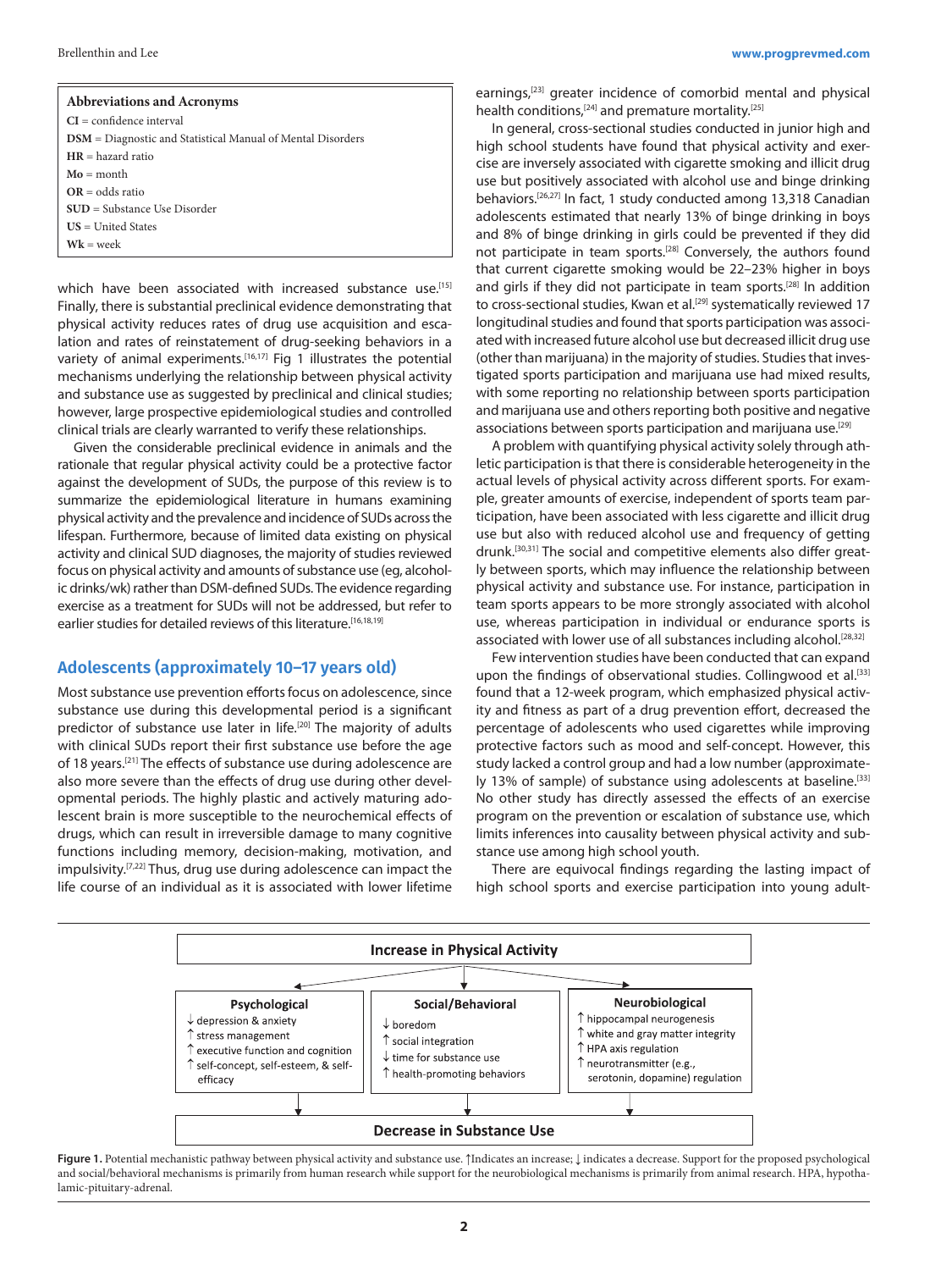hood. In a study of 4,240 individual twins over 6–8 years, Korhonen et al.<sup>[34]</sup> found that consistently inactive individuals (engaging in exercise ≤ 1–2 times/mo) had twice the odds of screening positive for risky alcohol use and 3.75 times increased odds of using illicit drugs compared with consistently active individuals (exercising  $\geq$  4–5 times/wk).<sup>[34]</sup> However, physical activity defined through sports participation continues to produce mixed findings. Green et al.<sup>[35]</sup> analyzed data from 24,799 college students and found that participation in organized athletics during high school and college was associated with higher rates of binge drinking. Binge drinking increased when individuals became involved in college sports even if they had not been active in high school. Conversely, binge drinking behaviors persisted into college, rather than declined, even when athletic participation ended with high school.<sup>[35]</sup>

Finally, findings are also mixed when substance use outcomes are defined in terms of a clinically diagnosed SUD as opposed to increased rates of use. Ströhle et al.<sup>[36]</sup> found that among 2,548 adolescents, those who were regularly active (exercising daily or several times/wk) had a reduced prevalence of having any SUD [odds ratio (OR) =  $0.60$  (95% confidence interval (95% CI) =  $0.47-$ 0.76)] in the past 12 months compared with adolescents who were inactive (exercising  $\leq 1$  time/mo). However, in a 4-year follow-up analysis of the same sample, there were no significant differences between inactive and regularly active adolescents in the incidence of any SUD, but individuals who were irregularly active (exercising 1–4 times/mo) had a reduced risk of incident SUD compared with inactive adolescents  $[OR = 0.48 (95\% CI = 0.31-0.75)]$ .<sup>[36]</sup> Conversely, Veliz and McCabe<sup>[37]</sup> found that among 4,187 college students, individuals who had participated in high school sports had a 50% increased prevalence of alcohol use disorder in college than nonsports participants  $[OR = 1.52 (95\% CI = 1.22-1.89)].$  There were no significant findings between high school sports team participation and other drug use disorders in college.<sup>[37]</sup> Likewise, Suetani et al.<sup>[38]</sup> found that among 3,493 adolescents, those who engaged in infrequent physical activity (exercise or sports 1–3 days/wk) at baseline had a reduced odds  $[OR = 0.75 (95\% CI = 0.62-0.91)]$  of developing any SUD at 7-year follow-up compared with those reporting frequent physical activity (exercise or sports ≥4 days/wk).[38] In summary, physical activity in adolescents, typically measured through sports team participation, is associated with reduced cigarette and illicit drug use but increased alcohol use. At this time, there is not a clear relationship between physical activity during adolescence and the development of a clinical SUD in young adulthood.

# **Young adults (approximately 18–34 years old)**

Young adulthood is another time period during which individuals are susceptible to developing an SUD. Not only is the brain continuing to develop throughout young adulthood, but also many substances become dramatically more accessible as a result of surpassing age restrictions for legal use (eg, 18 years for tobacco, 21 years for alcohol in the United States). Additionally, there is less parental supervision and a considerable shift in the individual's routine and environment as they leave home to attend college or work.

Young adults have the highest rates of substance use compared with any other age group. According to the 2014 US National Survey on Drug Use and Health, 86% of college-aged students have consumed alcohol at least once in their lives, and 38% of college students have engaged in binge drinking in the past month.<sup>[39]</sup> By the end of college, 68% of students will have used marijuana, and 35% will have used prescription stimulants (eg, Ritalin or Adderall) for nonmedical reasons.<sup>[40]</sup> College students first try illicit drugs (other than marijuana) in college rather than in high school, suggesting that young adults may be the most vulnerable to developing an illicit drug use disorder.[40] Furthermore, early drug use appears to predict long-term health complications. Kertesz et al.<sup>[41]</sup> found that illicit drug use during young adulthood was associated with a decline in self-reported health over a period of 15 years after controlling for several covariates including physical activity, which was inversely associated with health decline.<sup>[41]</sup> In addition to poor health in later life, illicit drug use has been associated with an increased risk of death [hazard ratio (HR) =2.40 (95% CI =  $1.65-3.48$ ) for heroin; HR =  $1.27$  (95% CI =  $1.04-1.55$ ) for cocaine] over a 20-year period even after controlling for other risk factors including physical activity, smoking, and alcohol use.[25] Thus, there is an urgent need to explore SUD prevention strategies, including physical activity and exercise, in young adulthood.

Exercise participation during college is typically thought of as a way to promote healthy habits and minimize risky behaviors; however, the relationship between exercise participation and substance use among young adults is not clear. Dunn and Wang<sup>[42]</sup> found that among 2,436 college students (18–23 years old), nonactive students (no exercise/wk) were at an increased risk of being regular smokers  $[OR = 1.50 (95\% CI = 1.03-1.91)$  for females;  $OR = 1.84 (95\% CI = 2.00-1.01)$ 2.78) for males] compared with active students (exercising ≥ 3 times/ wk). However, active students were more likely to binge drink in the past 30 days compared with nonactive students [OR =  $1.56$  (95% CI = 1.20–2.02) for females; OR = 1.76 (95% CI = 1.25–2.46) for males]. Furthermore, active females were less likely than nonactive females to have used marijuana [OR =  $0.72$  (95% CI =  $0.45-0.91$ ] or cocaine [OR  $= 0.98$  (95% CI = 0.97-0.99)] in the past 30 days. There were no significant associations between levels of activity and other illicit drug use in males.<sup>[42]</sup> Similar results were found by Moore and Werch<sup>[43]</sup>, in that college students who participated in frequent vigorous exercise (5–7 days/wk) drank significantly more often, consumed greater amounts of alcohol, and binge drank more often compared with infrequent exercisers (0–2 days/wk). Conversely, frequent exercisers had lower cigarette use than infrequent exercisers, though there was no association between exercise frequency and marijuana use.[43] Henchoz et al.<sup>[44]</sup> examined the longitudinal associations between baseline physical activity, exercise, and sports participation and substance use in 5,223 young adult Swiss men over 15 months. Regular sport and exercise participation was associated with a reduced prevalence of cigarette use  $OR = 0.63$  (95% CI = 0.46–0.85)] and cannabis use  $OR =$ 0.60 (95% CI =  $0.40-0.89$ )], but had no association with alcohol abuse at follow-up. When controlling for leisure-time sport and exercise, occupational physical activity was associated with an increased prevalence of cannabis use  $[OR = 1.78 (95\% CI = 1.01-3.12)]$ , though sport and exercise continued to be associated with lower cigarette and cannabis use when controlling for occupational physical activity.<sup>[44]</sup> These results suggest that occupational physical activity (eg, manual labor) is associated with increased substance use while leisure-time physical activity participation is not. Lisha and Sussman<sup>[45]</sup> reviewed 34 studies examining the relationship between sports team participation in both high school ( $n = 9$  studies) and college ( $n = 24$  studies), and summarized that being on a sports team was associated with increased alcohol use but reduced cigarette and illicit drug use (with equivocal findings regarding marijuana).[45]

Overall, the findings in high school and college-aged youth indicate a mixed relationship between physical activity and substance use. Physical activity appears to be inversely associated with cigarette and illicit substance use but positively associated with alcohol use. More research is warranted examining the longterm repercussions of these relationships. For instance, it is possible that the potential benefits of preventing cigarette smoking through physical activity and sports participation outweigh the risks of increased alcohol use, due to smoking's strong detrimental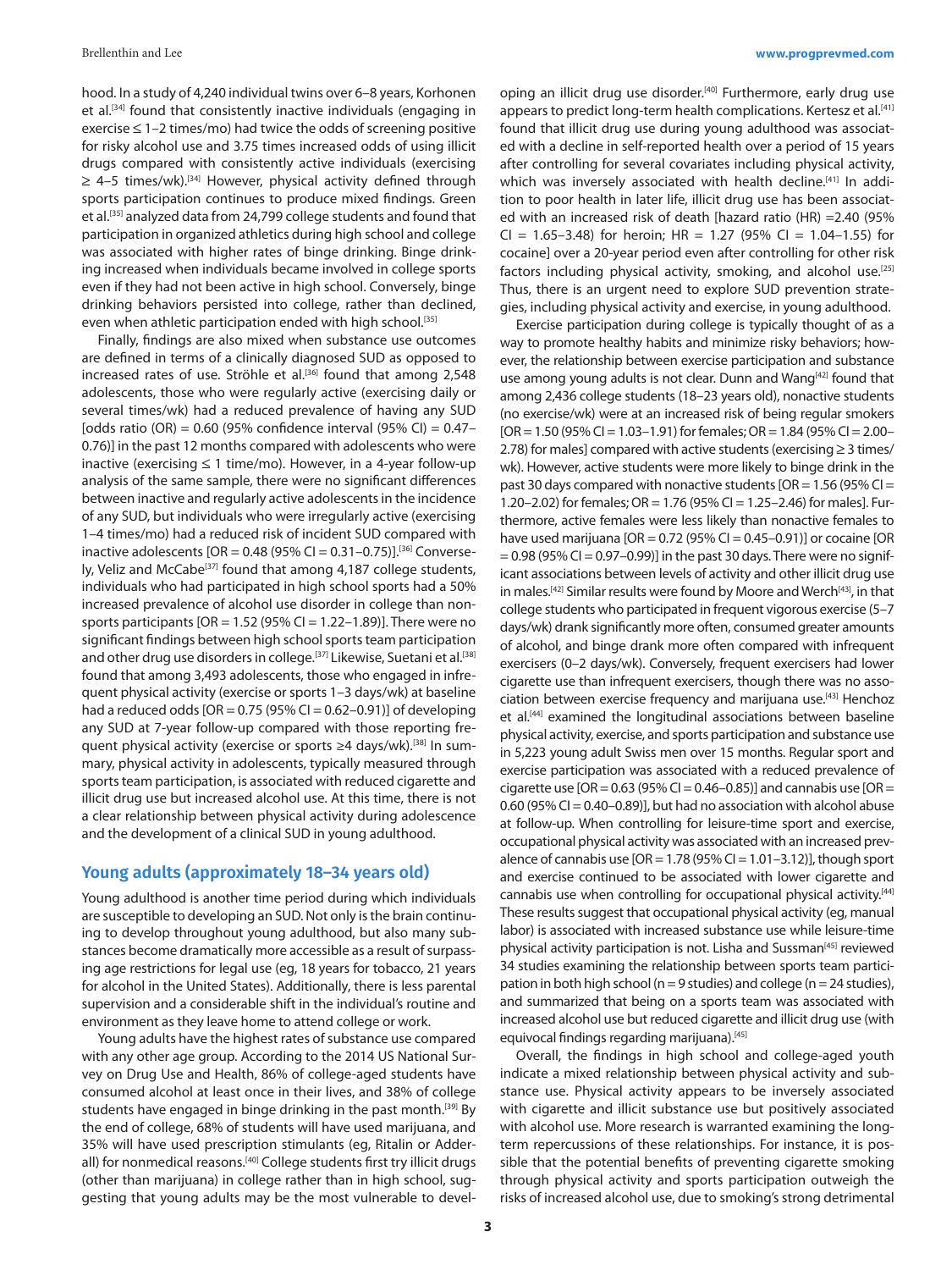associations with future morbidity and mortality. In addition, there is a nonlinear relationship between alcohol consumption and allcause and cardiovascular mortality, with moderate drinking being protective against premature mortality compared with abstinence or heavy drinking.[12] It is crucial to determine how physical activity behaviors and drinking patterns change from young adulthood to middle age and how their interaction influences health over time.

# **Adults (approximately 35–54 years old)**

Substance use is a public health concern that persists into middle age. In 2016, approximately 48% of U.S. adults age 35 years and older have used at least 1 illicit drug in their lifetime, and 12% have used an illicit drug in the past year. In the past month, 23% of adults have used tobacco products, 21% have engaged in binge drinking, and 5% drank heavily (binge drinking ≥5 days during the past 30 days).[46] Despite high rates of substance use among adults, SUD prevention efforts do not heavily focus on the general adult population because most adults initiate substance use before entering adulthood. For example, 87% of daily smokers began smoking before the age of 18, and 99% began before the age of 30.<sup>[21]</sup> Alarmingly, opioids (eg, heroin and prescription pain relievers) are the most commonly abused substances among adults who initiate drug use after 25 years.<sup>[21]</sup>

Despite the more heavily researched areas of physical activity and substance use in adolescents and young adults, substantially fewer data exist on the relationship between exercise and SUDs in the general adult population. Broadly, there are numerous reports that physical activity is inversely associated with tobacco use in adults.<sup>[47]</sup> Though tobacco use often tracks with illicit drug use in adolescent populations, there is scant evidence regarding the effects of physical activity on both tobacco and illicit drug use in adults. A cross-sectional analysis of 8,098 U.S. adults found that physically active respondents (responding that they exercised "regularly" as opposed to "never" or "occasionally") were less likely to have several mental health conditions, including depression or anxiety, but were just as likely to have substance use dependence (as defined by the DSM-IV) as inactive respondents.[48] Likewise, in 1 study that specifically examined resistance exercise training and drug use, Molero et al.<sup>[49]</sup> found no relationship between the frequency of weekly weight training and rates of illicit drug use among 1,969 gym attendees in Sweden.<sup>[49]</sup> Although there is a dearth of evidence examining physical activity and opioid use specifically, there is considerable evidence demonstrating that exercise has hypoalgesic effects (ie, it elicits a reduction in pain sensation during and following exercise).<sup>[50]</sup> Physically active adults are also better able to modulate their pain than physically inactive adults.[51] These findings may suggest that physical activity could protect against future opioid abuse, but more research is clearly needed.

Most research in the general adult population has focused on physical activity and alcohol consumption, and the preponderance of evidence suggests that physically active adults are also more likely to be moderate drinkers (eg, ≤7 drinks/wk for women; ≤14 drinks/wk for men).[52] However, when alcohol use is defined as "heavy" or "hazardous," there are mixed findings regarding its association with physical activity. Liangpunsakul et al.<sup>[53]</sup> analyzed 10,550 participants from the National Health and Nutrition Examination Survey III and found that those who engaged in hazardous alcohol drinking (defined as > 14 drinks/wk in men and > 7 drink/ wk in women) had significantly lower levels of physical activity compared with moderate drinkers and abstainers.<sup>[53]</sup> Damian and Mendelson<sup>[54]</sup> analyzed data from 4,828 adults and found

that those who were categorized as physically active (responding "often" or "sometimes" to the question: "How often do you engage in sport/exercise?") were more likely to be in remission from alcohol use problems  $[OR = 1.67 (95\% CI = 1.29 - 2.17)]$  compared with physically inactive adults (answering "rarely" or "never"). Interestingly, there were no significant differences between the active and inactive groups on whether they had a current diagnosis of an alcohol use disorder [OR = 1.38 (95% CI = 0.86-2.22)].<sup>[54]</sup> Conversely, French et al.<sup>[55]</sup> analyzed data from 230,856 respondents from the Behavioral Risk Factor Surveillance System and found a positive association between alcohol use in the past 30 days and total weekly minutes of exercise time. This relationship persisted even among the very heavy drinkers (≥21 drinks/wk for women and  $\geq$  37 drinks/wk for men).<sup>[55]</sup>

There are longitudinal studies that have examined the relationship between physical activity and development of risky drinking or alcohol use disorders in adults. Härkönen et al.<sup>[56]</sup> found that among 380 adults who were identified as "risky" drinkers at baseline (consuming  $\geq 21$  drinks/wk for men and  $\geq 14$  drinks/wk for women; excluding those with diagnosed alcohol use disorders), about half of these individuals ( $n = 185, 48.7\%$ ) remained risky drinkers 11 years later. The authors found that having a higher education, being male, and smoking at baseline significantly predicted risky drinking at follow-up, but baseline physical activity did not significantly predict or protect against risky drinking.<sup>[56]</sup> Ejsing et al.<sup>[57]</sup> analyzed data from 18,359 participants who were followed for an average of 21 years. Results indicated that the risk of developing an alcohol use disorder was significantly greater among participants who reported no leisure-time physical activity [HR = 1.45 (95% CI = 1.01-2.09) for women; HR = 1.64 (95% CI = 1.29-2.1) for men] compared with moderate-to-highly active men and women after adjusting for potential confounders including smoking and baseline alcohol intake. The relationship between physical inactivity and alcohol use disorder incidence remained even after stratifying analyses by low or high levels of alcohol consumption at baseline.<sup>[57]</sup> Overall, there is still no clear relationship between physical activity and the development of problematic drinking or a clinical alcohol use disorder; however, there is a large body of evidence suggesting that physical activity is associated with moderate levels of alcohol consumption among adults, which is often regarded as a health promoting behavior.

# **Older adults (approximately 55 years old and older)**

The prevalence of SUDs in the older adult population is low compared with other age groups; however, the proportional admission rates into substance use treatment programs for older adults more than doubled between 2000 and 2012.<sup>[58]</sup> Alcohol is the primary substance of abuse for older adults (64% of admissions), though the admission rates for other substances, including opioids and cannabis have increased sharply by 221% and 150% respectively among older adults. There are also concerning data suggesting that older adults develop SUDs without a history of abuse, because half of the individuals in treatment report that their initiation of substance use occurred after 25 years old.<sup>[58]</sup> Older adults may be at an increased risk of substance use initiation because of the changes that occur with this developmental period such as having fewer daily responsibilities, transitioning to retirement, restructuring or loss of social relationships, and deteriorating physical and mental health, which may further reduce health-related quality of life and increase opportunities for medication misuse.<sup>[24]</sup>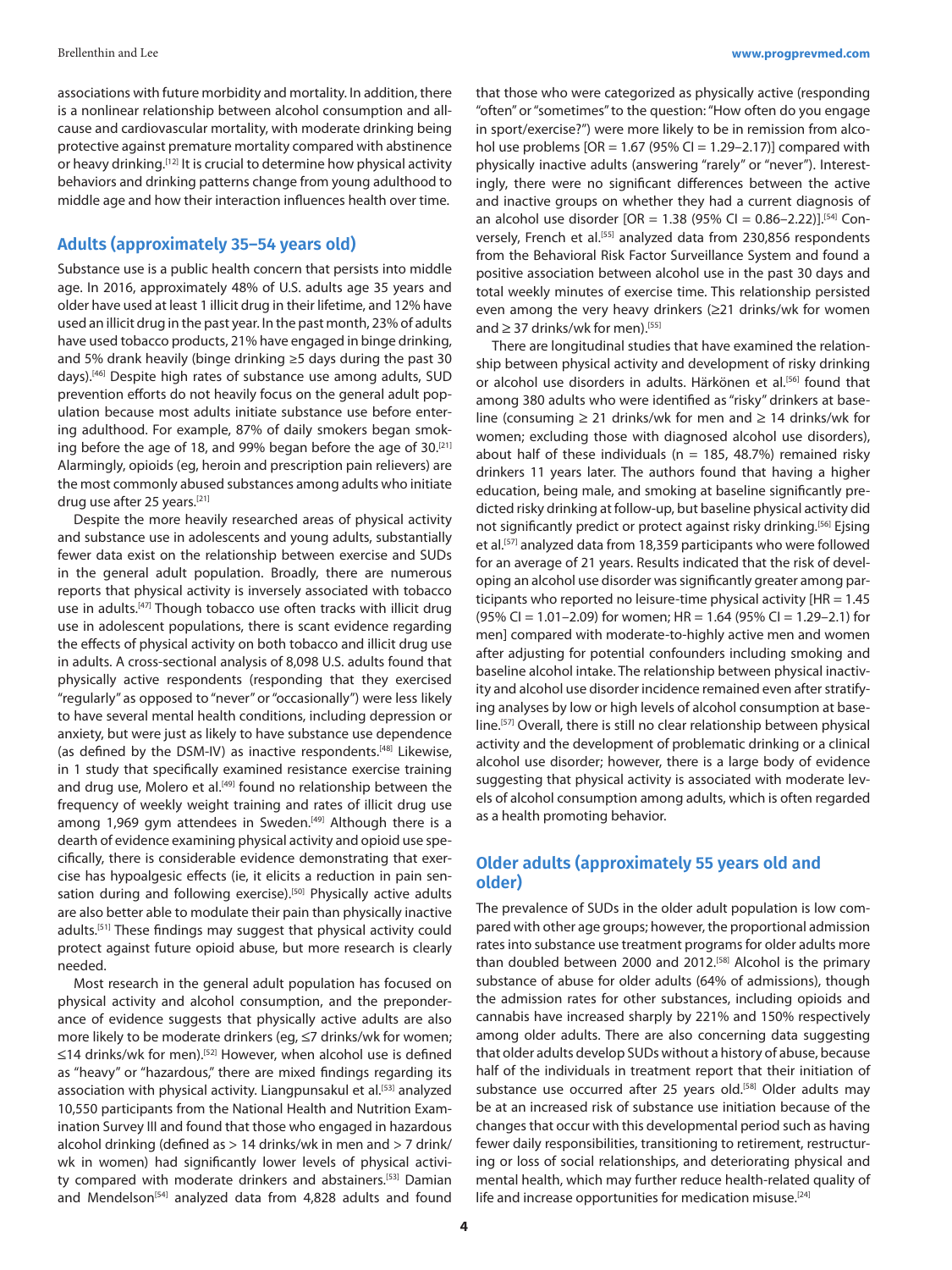No longitudinal studies have directly examined the effects of physical activity on the development of SUDs in older adults; however, healthy behaviors cluster together in older adults, and these patterns contribute to better physical and mental health with age. For example, Santini et al.<sup>[59]</sup> determined that for adults 50 years and older, spending more time in a variety of activities (including physical activity and exercise) and having greater levels of social integration at baseline were associated with a reduced risk of problematic drinking 2 years later.<sup>[59]</sup> Continued social integration in older adulthood also appears to be a part of good general health. Adults with higher levels of loneliness are more likely to be current smokers and are less likely to be physically active than adults who are not lonely.<sup>[15]</sup> Loneliness among adults has also been associated with greater psychological distress and depression, both of which are comorbid with SUDs and inversely related to physical activity.[60,61] Beyond these indirect associations of a healthy lifestyle with good physical and mental health, there is limited evidence surrounding the specific effects of increased physical activity and reduced substance use among older adults. Research focused on both prevention and treatment is urgently needed in this understudied, yet rapidly growing, subset of adults with SUDs. The current healthcare system is not equipped to treat SUDs in this booming patient population, particularly since the etiology and treatment of SUDs in older adults may vary considerably from the etiology and treatment of SUDs in adolescents and young adults. Table 1 depicts a summary of the possible relationships between physical activity and substance use in each life stage based on the current data.

# **Limitations**

There are several limitations in this area of research. First, no study in this review utilized objective measures of physical activity (eg, accelerometry). It is well known that subjective measures of physical activity are vulnerable to recall and self-report bias. Self-reported physical activity is typically an overestimate of actual physical activity, and its validity with objective measures is around 0.50 for adolescents and adults, depending on the tool used.<sup>[62]</sup> Although objective measures of physical activity are increasingly utilized in observational studies, their cost, burden, and feasibility remain significant barriers to widespread use in large population-based research. Furthermore, validated subjective questionnaires, though less accurate, are still able to delineate relative amounts, type, and place of physical activity participation in a population-based sample, which can provide useful information from a public health perspective. Unfortunately, most studies in this

#### TABLE 1.

#### **Relationship between Physical Activity and Substance Use across the Lifespan**

|                        | Increase in Physical Activity |                   |                   |                   |
|------------------------|-------------------------------|-------------------|-------------------|-------------------|
|                        | Adolescents                   | Young Adults      | Adults            | Older Adults      |
| Alcohol                |                               |                   |                   | $\leftrightarrow$ |
| Tobacco<br>Marijuana   | $\leftrightarrow$             | $\leftrightarrow$ | $\leftrightarrow$ | $\leftrightarrow$ |
| Other Illicit<br>Drugs |                               |                   |                   | $\leftrightarrow$ |

↑ Indicates a positive association between physical activity and substance use;  $\downarrow$  indicates a negative association;  $\leftrightarrow$  indicates no clear relationship; two arrows ( $\downarrow \downarrow$  or  $\uparrow \uparrow$ ) indicate substantial evidence exists for the direction of the association compared with 1 arrow  $(\downarrow$  or  $\uparrow$ ).

review also did not use validated subjective measures of physical activity, instead often using a single question to assess physical activity frequency. Thus, the measurement of physical activity in this literature is tenuous, and any inferences made regarding the relationship between physical activity and substance use must consider this. Relatedly, the majority of the studies conducted in adolescents and young adults have assessed physical activity in the context of sports participation, which is a crude and complicated surrogate for actual exercise participation. There is substantial variation in the type and amount of physical activity between sports, and any findings are presumably confounded by the social dynamics of the sport. Many sports teams also have strict rules surrounding drug use, which may include testing for nicotine or other illicit substances but not necessarily for alcohol.

Along with indeterminate physical activity measurement, there was a wide range of measurement approaches and definitions for substance use, which encompassed lifetime use, regular use, at-risk use, heavy use, or a clinical endpoint such as an SUD. Most of the reviewed studies relied on self-report of substance use rather than objective measures (eg, toxicology screen) or clinical endpoints. Subjective measures of substance use are susceptible to bias for many reasons.<sup>[63]</sup> Estimating the exact amount of substance use is challenging due to individual interpretations of what is considered a "standard" amount, how the drug is consumed (eg, ingested, intravenously), and/or concentrations of the psychoactive elements (eg, THC in marijuana or alcohol concentrations). Participants may be unwilling to report illegal use of substances (eg, underage use or illicit use) for fear of legal repercussions or because of social desirability bias. There is also a strong stigma that exists surrounding drug use, dependence, and treatment in many communities.

Even if accurate measurement of substance use could be guaranteed, it is also important to note that general substance use does not always lead to substance abuse or an SUD. In fact, the majority of individuals who experiment with drugs and alcohol do not develop an SUD.<sup>[64]</sup> Thus, it is necessary to examine physical activity as 1 of many vulnerability or protective factors influencing whether an individual will escalate from drug experimentation to a clinical SUD. In addition, many of the reviewed studies were cross-sectional, indicating a possible reverse causality that substance use might prevent physical activity participation just as easily as physical activity might help prevent substance use. It is also possible that physical activity and substance use are simply behavioral tradeoffs (ie, spending time in 1 behavior (exercise) diminishes the amount of time you can spend in another behavior (eg, substance use)). Beyond being behaviorally incompatible, it is not clear at this time whether physical activity elicits other protective adaptations against drug use vulnerability because few studies have assessed potential mechanisms such as social-cognitive development, self-esteem, or other neurobiological effects. Finally, there are no randomized, controlled exercise trials examining exercise's effects on later incidence of SUDs, likely due to the cost and sample size that would be required for such a study. There is a growing body of research suggesting that exercise may be effective in the treatment of SUDs and prevention of relapse,<sup>[65,66]</sup> but findings so far have been limited due to small sample sizes with high dropout rates, and mixed results across different substances of abuse and interventions<sup>[19,67]</sup>

# **Conclusions and future directions**

Physical activity (ie, predominantly sports participation) during adolescence and young adulthood—the developmental periods with the highest rates of substance use initiation—is protective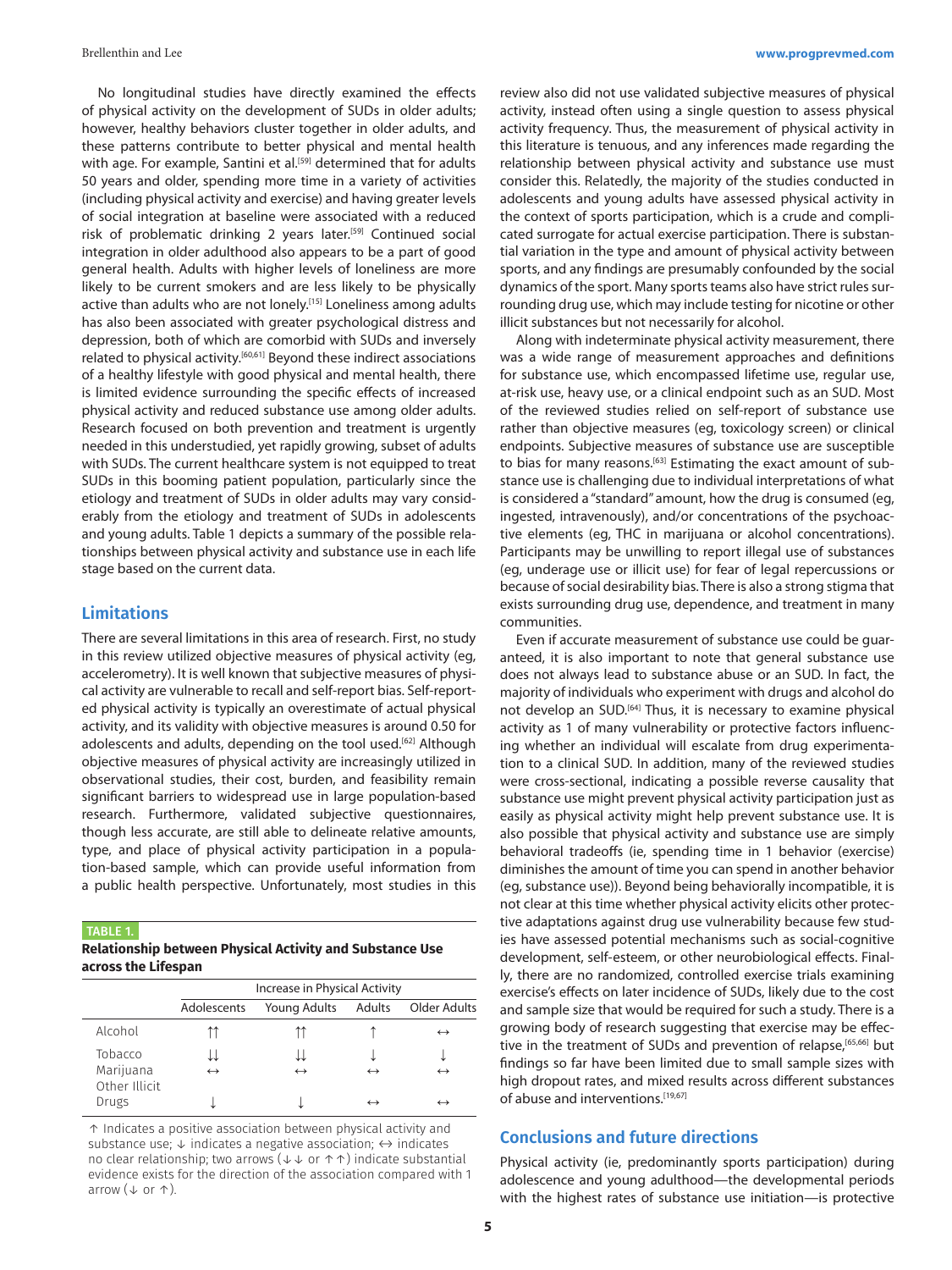against tobacco use and illicit drug use (except marijuana). Unfortunately, physical activity during these periods also appears to be associated with increased alcohol use possibly due to social factors related to team sports. These relationships seem to persist into later life, with lower rates of tobacco use and higher rates of alcohol use among physically active adults. There is not enough evidence at this time to state whether physical activity in adulthood reduces the risk of future illicit drug use or clinical SUDs, such as alcohol use disorder. Additional longitudinal research using objective measures of physical activity along with clinically defined SUD outcomes is warranted across all age groups. Observational studies should also include potential mediators in their analyses to help clarify conflicting findings across studies. Including a quantifiable exposure (physical activity), a diagnosable outcome (SUD), and a plausible mechanistic pathway between them will elucidate the potential efficacy of physical activity in the prevention and treatment of SUDs. The results from these investigations are needed to inform the design of future randomized controlled trials (RCTs), which will be able to determine causality. Data from RCTs involving a physical activity intervention on incident SUDs are limited at this time, potentially due to the magnitude, cost, and duration that would be required for such a trial. However, through identification and thorough investigation of the potential mechanisms underlying physical activity and substance use, it is possible to design an RCT in a vulnerable population (eg, adolescents) wherein the primary outcome is not necessarily a diagnosable SUD but rather meaningful changes in predictors of SUDs (eg, rates of use, self-efficacy, social integration, depression). It is then possible to track these adolescents into young adulthood to determine if the intervention affected later physical activity levels and incident SUDs.

The importance of physical activity and sports participation on physical and mental health during adolescence and young adulthood (and throughout life) cannot be overstated. While the current findings suggest that physical activity is associated with alcohol use, this does not imply that parents, school counselors, or clinicians should advise youth to avoid sports or exercise. Instead, these findings suggest that more thorough education, identification, and monitoring of alcohol and substance use among sports participants is warranted. Individuals should be able to enjoy the numerous benefits of physical activity, including reduced tobacco and drug use, while having the resources to avoid negative health behaviors (eg, alcohol use).

#### **Acknowledgments**

DC Lee was funded by the National Institutes of Health (HL133069). The content is solely the responsibility of the authors and does not necessarily represent the official views of the National Institutes of Health.

### **Disclosure**

The authors have no financial interest to declare in relation to the content of this article. The Article Processing Charge paid for by Progress in Preventive Medicine at the discretion of the Editor-in-Chief.

# **References**

- [1] Mokdad AH, Marks JS, Stroup DF, et al. Actual causes of death in the United States, 2000. JAMA. 2004;291:1238–1245.
- NIDA. Trends & statistics. National Institute on Drug Abuse website. Available at [https://www.drugabuse.gov/related-topics/trends-statistics.](https://www.drugabuse.gov/related-topics/trends-statistics) Accessed April 24, 2017.
- [3] McCabe SE, West BT, Jutkiewicz EM, et al. Multiple DSM-5 substance use disorders: a national study of US adults. Hum Psychopharmacol Clin Exp. 2017;32:e2625.
- [4] Chou SP, Goldstein RB, Smith SM, et al. The epidemiology of DSM-5 nicotine use disorder: results from the national epidemiologic survey on alcohol and related conditions-III. J Clin Psychiatry. 2016;77:1404–1412.
- [5] Grant BF, Saha TD, Ruan WJ, et al. Epidemiology of DSM-5 drug use disorder: results from the national epidemiologic survey on alcohol and related conditions-III. JAMA Psychiatry. 2016;73:39–47.
- [6] Fleury MJ, Djouini A, Huỳnh C, et al. Remission from substance use disorders: a systematic review and meta-analysis. Drug Alcohol Depend. 2016;168:293– 306.
- [7] Koob GF, Volkow ND. Neurobiology of addiction: a neurocircuitry analysis. Lancet Psychiatry. 2016;3:760–773.
- [8] Ceccarini J, Hompes T, Verhaeghen A, et al. Changes in cerebral cb1 receptor availability after acute and chronic alcohol abuse and monitored abstinence. J Neurosci. 2014;34:2822–2831.
- [9] Hirvonen J, Goodwin RS, Li CT, et al. Reversible and regionally selective downregulation of brain cannabinoid CB1 receptors in chronic daily cannabis smokers. Mol Psychiatry. 2012;17:642–649.
- [10] Booth FW, Roberts CK, Laye MJ. Lack of exercise is a major cause of chronic diseases. Compr Physiol. 2012;2:1143–1211.
- [11] Pronk NP, Anderson LH, Crain AL, et al. Meeting recommendations for multiple healthy lifestyle factors. Prevalence, clustering, and predictors among adolescent, adult, and senior health plan members. Am J Prev Med. 2004;27:25– 33.
- [12] O'Keefe JH, Bhatti SK, Bajwa A, et al. Alcohol and cardiovascular health: the dose makes the poison…or the remedy. Mayo Clin Proc. 2014;89:382–393.
- [13] Dunn AL, Jewell JS. The effect of exercise on mental health. Curr Sports Med Rep. 2010;9:202–207.
- [14] Regier DA, Farmer ME, Rae DS, et al. Comorbidity of mental disorders with alcohol and other drug abuse. Results from the Epidemiologic Catchment Area Study. JAMA. 1990;264:2511–2518.
- [15] Richard A, Rohrmann S, Vandeleur CL, et al. Loneliness is adversely associated with physical and mental health and lifestyle factors: results from a Swiss national survey. PLoS One. 2017;12:e0181442.
- [16] Lynch WJ, Peterson AB, Sanchez V, et al. Exercise as a novel treatment for drug addiction: a neurobiological and stage-dependent hypothesis. Neurosci Biobehav Rev. 2013;37:1622–1644.
- [17] Bardo MT, Compton WM. Does physical activity protect against drug abuse vulnerability? Drug Alcohol Depend. 2015;153:3–13.
- [18] Linke SE, Ussher M. Exercise-based treatments for substance use disorders: evidence, theory, and practicality. Am J Drug Alcohol Abuse. 2015;41:7–15.
- [19] Zschucke E, Heinz A, Ströhle A. Exercise and physical activity in the therapy of substance use disorders. Scientific World J. 2012;2012:901741.
- [20] McCambridge J, McAlaney J, Rowe R. Adult consequences of late adolescent alcohol consumption: a systematic review of cohort studies. PLoS Med. 2011;8:e1000413.
- [21] Substance Abuse and Mental Health Services Administration. The TEDS Report: Age of Substance Use Initiation among Treatment Admissions Aged 18 to 30. Rockville, MD; 2014.
- [22] Hanson KL, Medina KL, Padula CB, et al. Impact of adolescent alcohol and drug use on neuropsychological functioning in young adulthood: 10-year outcomes. J Child Adolesc Subst Abuse. 2011;20:135–154.
- [23] Burgess SM, Propper C. Early health-related behaviours and their impact on later life chances: evidence from the US. Health Econ. 1998;7:381–399.
- [24] Schulte MT, Hser YI. Substance use and associated health conditions throughout the lifespan. Public Health Rev. 2014;35.
- [25] Walker ER, Pratt LA, Schoenborn CA, et al. Excess mortality among people who report lifetime use of illegal drugs in the United States: a 20-year follow-up of a nationally representative survey. Drug Alcohol Depend. 2017;171:31–38.
- [26] Terry-McElrath YM, O'Malley PM. Substance use and exercise participation among young adults: parallel trajectories in a national cohort-sequential study. Addiction. 2011;106:1855–1865; discussion 1866.
- [27] Kulig K, Brener ND, McManus T. Sexual activity and substance use among adolescents by category of physical activity plus team sports participation. Arch Pediatr Adolesc Med. 2003;157:905–912.
- [28] Boyes R, O'Sullivan DE, Linden B, et al. Gender-specific associations between involvement in team sport culture and canadian adolescents' substance-use behavior. SSM Popul Health. 2017;3:663–673.
- [29] Kwan M, Bobko S, Faulkner G, et al. Sport participation and alcohol and illicit drug use in adolescents and young adults: a systematic review of longitudinal studies. Addict Behav. 2014;39:497–506.
- [30] Terry-McElrath YM, O'Malley PM, Johnston LD. Exercise and substance use among American youth, 1991-2009. Am J Prev Med. 2011;40:530–540.